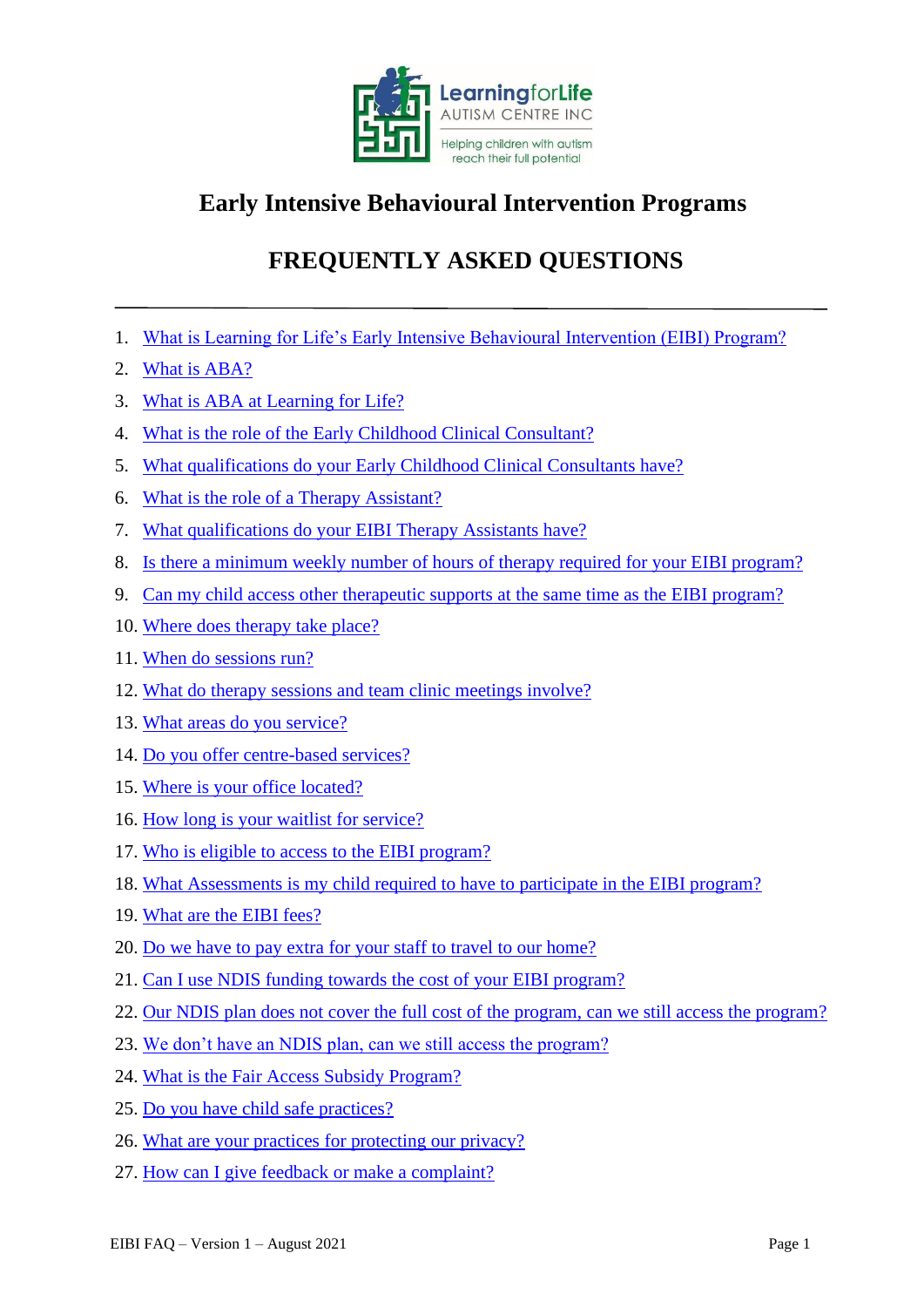28. [I have read your Information Pack and your FAQs and still have questions. How can I get](#page-7-2)  [these answered?](#page-7-2)

#### <span id="page-1-0"></span>**1. What are Learning for Life's Early Intensive Behavioural Intervention (EIBI) Programs?**

Learning for Life's EIBI programs involve the design and delivery of a home and community based Applied Behavioural Analysis (**ABA**) program through regular and frequent therapy sessions which incorporate large amounts of play, tailored specifically to each child's individual needs.

Each child's EIBI program is designed by an experienced Clinical Consultant, who is responsible for overseeing the individual learning goals appropriate to the child. A team of Therapy Assistants deliver the program by way of regular therapy sessions conducted in the child's home and other community settings (e.g. at kinder or playgroup).

We offer two different EIBI programs:

- **(a) [Full Service Model](https://www.learningforlife.com.au/full-service-model/)**: Learning for Life provides all the resources required by the family to conduct the program, consisting of:
	- a Clinical Consultant who designs the individualised program, leads the team of Therapy Assistants and runs the fortnightly team clinic meetings;
	- a team of Therapy Assistants delivering the therapy sessions (whereby Learning for Life hires, trains, schedules, pays and manages each Therapy Assistant); and
	- supply of all program stimuli and related materials.
- **(b) [Consultancy Model](https://www.learningforlife.com.au/workshop-model/)**: A Learning for Life Clinical Consultant designs the individualised program for the child and leads fortnightly team clinic meetings, but the family recruits, trains, pays and manages the team of Therapy Assistants that deliver the program as well as developing and maintaining the program stimuli and resources.

The number of hours of therapy undertaken by a child within their program depends upon the individual circumstances of the child, but both models include a 2 hour fortnightly team meeting with the supervising Clinical Consultant, each Therapy Assistant and the family present. This meeting is an important part of assessing progress, setting learning goals and ensuring consistency in approach to targeting goals.

#### <span id="page-1-1"></span>**2. What is ABA?**

[Applied Behavioural Analysis \(](https://www.learningforlife.com.au/aba-therapy/)**ABA**) is an evidence-based intervention approach that assesses an individual's behaviours and works to both increase positive learning and decrease those behaviours which may be socially isolating, physically harmful or which present a significant speedbump to learning. Primarily, ABA is about helping an individual to learn or re-learn how to achieve, to live life fully, and to reach their potential.

ABA focuses on breaking down complex skills, to smaller, more achievable steps. ABA achieves effective results, has an immediate impact and uses practical ideas. Children are never punished for failing to master a task, but every achievement is rewarded with enthusiastic encouragement.

A typical EIBI ABA therapy session involves teaching a child specific skills, whether that be identifying colours, learning to hold a spoon, learning sounds or words, or simply learning to play. The skill or task is broken down into its most simple form and taught in a way appropriate for that child. Each one of the sessions is documented and results recorded so that problem areas may be accurately identified and targeted. ABA relies on success and positive reinforcement and every achievement is rewarded with enthusiastic encouragement.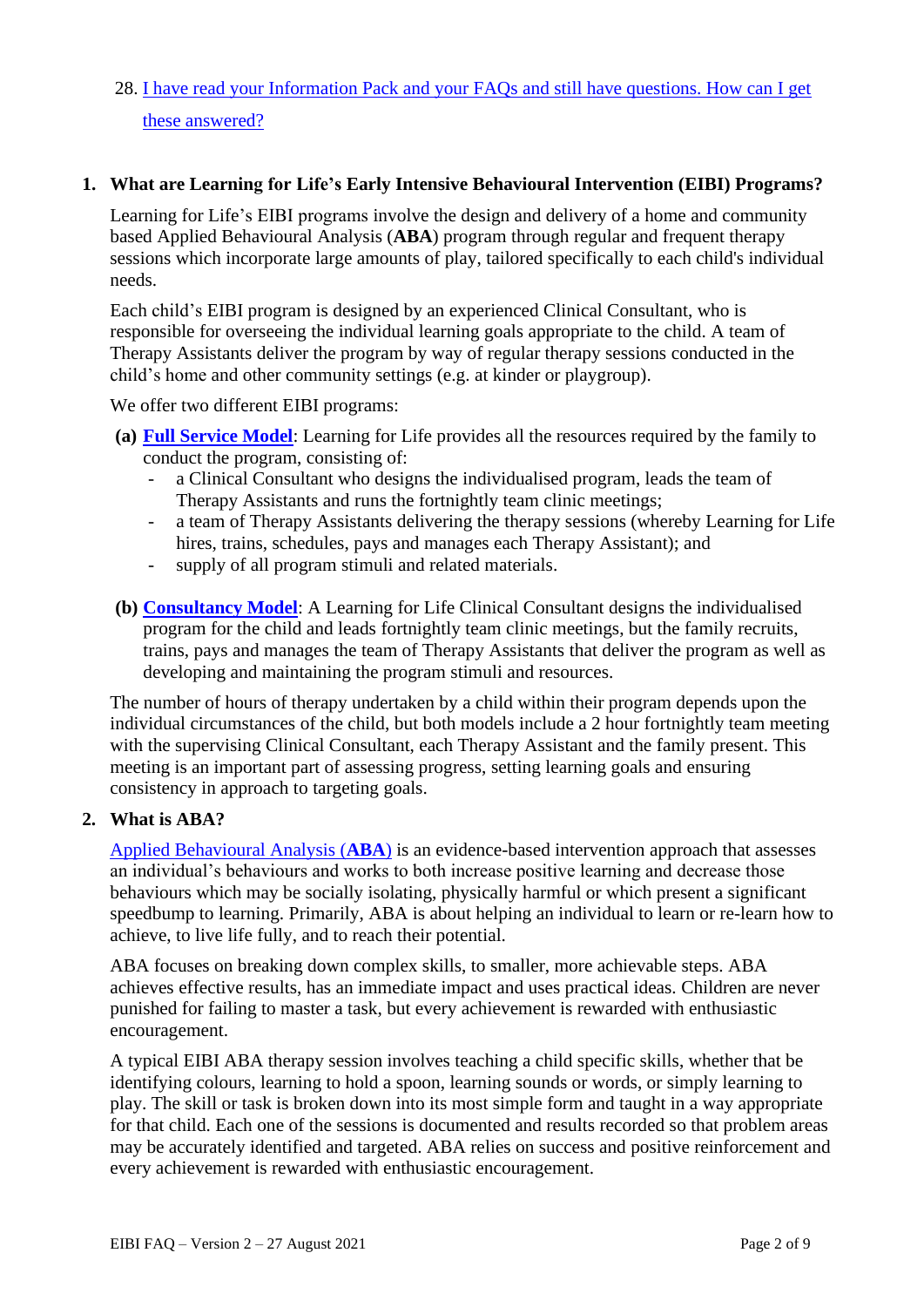ABA is used in a wide range of settings, such as medical, educational, mental health, rehabilitation, and health and exercise. It is recognised as one way for people on the autism spectrum to "learn how to learn" and has been subjected to rigorous scientific investigation around the world.

## <span id="page-2-0"></span>**3. What is ABA at Learning for Life?**

Every program at Learning for Life is tailored specifically to the child, taking into account the child's (and their family's) preferences, strengths, interest, needs and challenges. Our practice reflects our core belief that the children we work with have the right to the same choices, opportunities and experiences of all children and that their rights and choices are important. We promote children's inclusion in their natural environment through participation in daily routines, at home, in the community and in early childhood education settings. We also recognise the importance of family and seek to ensure parents have the information, resources and support needed to participate in and benefit from the program.

Therapy sessions are predominantly conducted in the child's home. In addition to enabling reenforcement of involvement in daily routine tasks, home based therapy allows for more natural family involvement and, in turn, greater rate of skill generalisation across people and settings. Our programs also work within kindergartens or childcares to engage other children and/or staff and to generalise skills into different settings.

We prioritise a child's happiness during their ABA experience and believe that a happy child can and will learn. Our programs are centred around the joy of learning, where each milestone achieved is celebrated and fun is an essential ingredient for skill development. In addition, resilience is actively promoted in a safe and nurturing way in order to empower the child and provide a pathway to independence and choice*.* When seeking to address challenges we look to the underlying cause to better understand the challenge, taking into account the right or need of the child to engage in actions or behaviours even if they might otherwise be considered unusual

## <span id="page-2-1"></span>**4. What is the role of an Early Childhood Clinical Consultant in the EIBI Program?**

Learning for Life Early Childhood Clinical Consultants are responsible for planning and designing the child's EIBI program (including undertaking risk assessment, goal setting and devising strategies to support goals agreed upon) as well as overseeing Therapy Assistants' implementation of the program. While Therapy Assistants deliver the day to day therapy sessions throughout the week, the Early Childhood Clinical Consultant is the key touchpoint for parents/guardians about the child's progress, leads the fortnightly team clinic meetings, conducts observations of the child (as necessary to assist in program development and goal setting), works with the parents/guardians to set learning goals and is available for parent/guardian questions and/or consultation as necessary in between clinic meetings.

Our Early Childhood Clinical Consultants also work proactively with a child's broader support network, whether that be the child's kindergarten teacher, paediatrician other allied health professional.

## <span id="page-2-2"></span>**5. What qualifications do your Early Childhood Clinical Consultants have?**

Each of our Early Childhood Clinical Consultants have relevant undergraduate degrees and at least four years ABA experience working with young children with ASD. Some of our Early Childhood Clinical Consultants have also undertaken a Masters of Applied Behavioural Analysis and/or achieved Board Certificated Behavioural Analysis status.

Each Early Childhood Clinical Consultant is supported by our Clinical Director and undergoes continual professional development and internal training and supervision.

Bios for each of our Clinical Consultants are available on the "Our Team" page on our [website.](https://www.learningforlife.com.au/administrative-and-clinical-team/)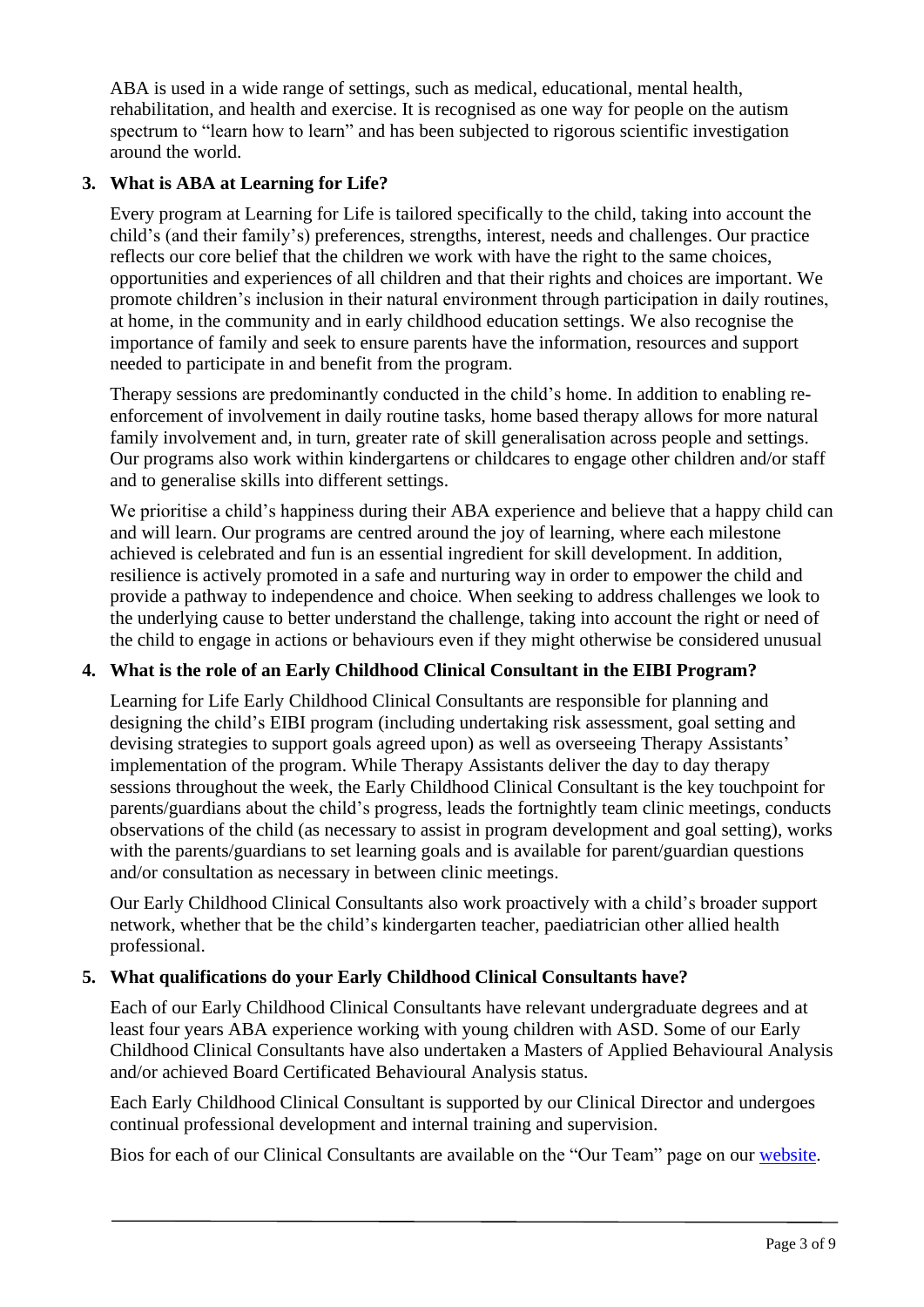## <span id="page-3-0"></span>**6. What is the role of an ABA Therapy Assistant in the EIBI Program?**

Therapy Assistants work under the direction of the Early Childhood Clinical Consultants, carrying out ABA based strategies and therapy techniques, to implement a child's EIBI program. Therapy Assistants work one-to-one with the child, other than during fortnightly clinic meetings (which the entire team of Therapy Assistants, as well as the Clinical Consultant, attend) or where a second Therapy Assistant also attends a session for training purposes. Clients are not charged for the attendance of a second Learning for Life Therapy Assistant as this is an internal training cost absorbed by Learning for Life.

## **7. What qualifications do your EIBI Therapy Assistants have?**

Each Therapy Assistant undergoes the Learning for Life certified training program, involving a combination of practical (on the job) training and theory. The practical training happens during the child's therapy sessions and involves an experienced therapy assistant training the new therapy assistant while delivering the therapy session. This training program is overseen by senior Clinical Consultants. Therapy Assistant training is ongoing, and proactively supported by senior Clinical Consultants, even once a Therapy Assistant has met the criteria required to conduct therapy sessions without another staff member present. Many of our Therapy Assistants are also studying related courses (such as psychology, speech pathology or occupational therapy) while working as a Therapy Assistant.

Each EIBI Full Service Model client is allocated a therapy team comprising a mix of Therapy Assistants with differing levels of experience.

## **8. Is there a minimum weekly number of hours of therapy required for your EIBI program?**

Frequency of therapy is determined on a case by case basis and very much depends on the individual child's needs and goals. Learning for Life recommends that families work with the Clinical Consultant to deliver as close to 36 hours as possible in order to provide the child with the opportunity to gain the maximum benefit, however, many factors will impact whether this is practical or appropriate for the child.

When a child first commences the EIBI program the frequency of sessions will be lower and gradually increase over time. Likewise, as a child is completing the program, the frequency of sessions will gradually decrease to allow for a smooth transition.

## <span id="page-3-1"></span>**9. Can my child access other therapies at the same time as the EIBI program?**

It is important that families make themselves aware of other relevant supports and therapies available for children with ASD when considering whether to enrol in the EIBI program. Paediatricians should also be able to advise you about other therapies and the Autism section of the [Raising Children Parenting Website](https://raisingchildren.net.au/autism/therapies-services) is a great source of information.

Learning for Life believes in a holistic approach to support provision and respects parent choice as to what supports are right for their child. In some cases, Clinical Consultants may recommend other therapies be run in conjunction with therapy such as Occupational Therapy, Speech Therapy and opportunities for supported socialisation (such as playgroup or kindergarten). Unless otherwise recommended by your Clinical Consultant, we would expect such therapies and programs to be an addition to and compliment the therapy hours conducted with Learning for Life.

If a client is considering biomedical treatments for your child we ask that they consult with their Clinical Consultant first as such treatment can impact the progress and validity of our program.

#### <span id="page-3-2"></span>**10. Where does therapy take place?**

Learning for Life offers a home and community-based service, whereby therapy sessions may be carried out in the child's home, kinder, childcare or even grandparent's house. While we do not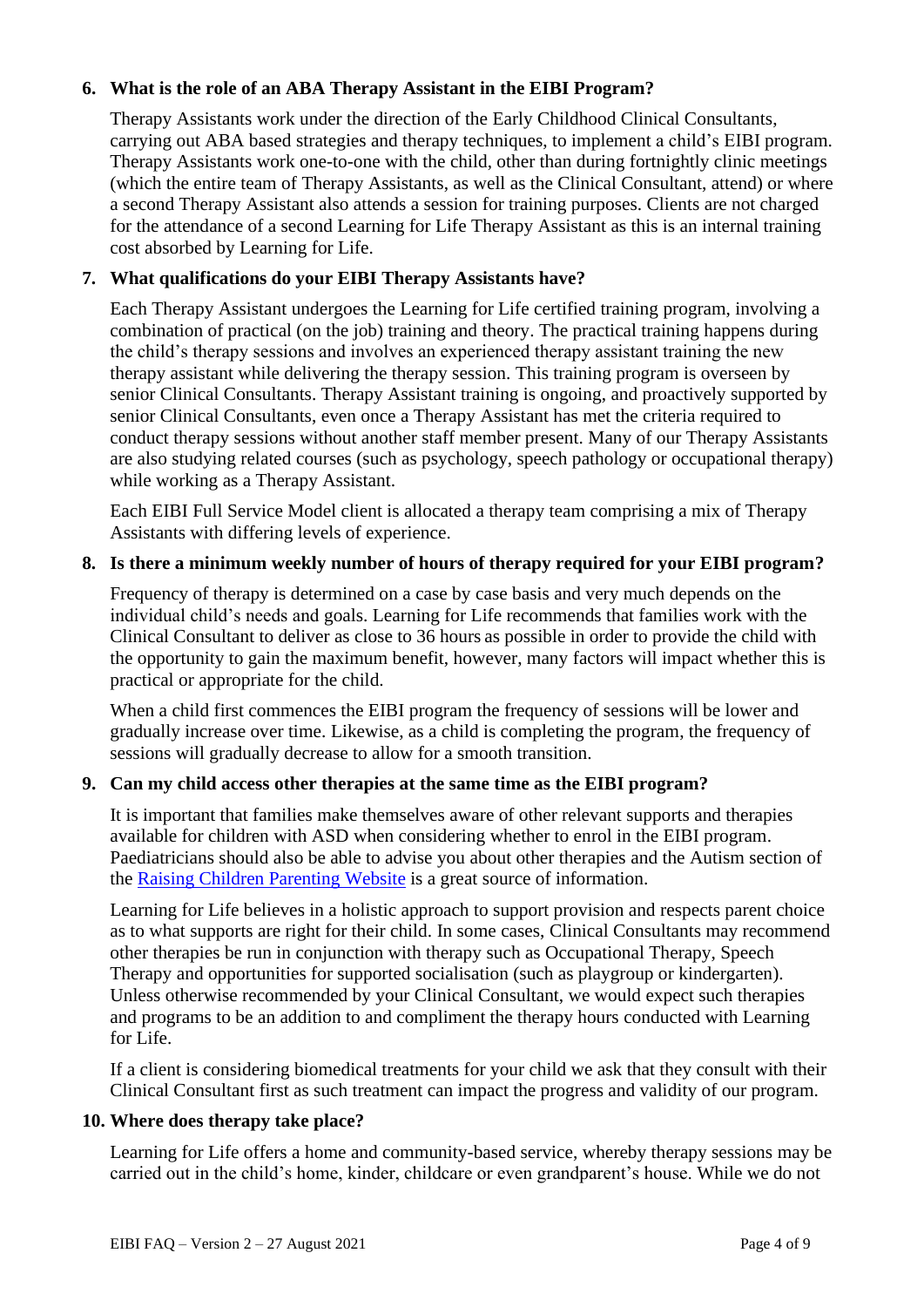offer centre-based service as a standard practice, we can accommodate some sessions in our centre located in Kew. Once a month the team clinic meeting is held in our centre in Kew.

## <span id="page-4-0"></span>**11. When do sessions run?**

Therapy sessions run Monday through to Saturday. Therapy sessions are usually 3 hours in length and may be scheduled as afternoon or morning sessions (or both) between the hours of 8am and 5pm. Although timetabling may vary from child to child (including accommodating children who still have day time naps), there is limited flexibility in when each child's hours are delivered due to staff commitments at other client sessions and meetings.

## <span id="page-4-1"></span>**12. What do therapy sessions and team clinic meetings involve?**

Therapy sessions are usually run in 3 hour blocks with the Therapy Assistant completing session specific administration (such as prior session notes review, data recording and team notes) for the first 15 minutes and last 15 minutes of each session. Within the session the Therapy Assistant will teach specific skills (as directed by the supervising Clinical Consultant pursuant to the plan and goals agreed with the child's parents/guardians) by breaking down the skill into its most simple step by step form and at a pace appropriate to the individual child. This is done in the form of play with a focus on fun, positive reinforcement and celebration of achievement, not matter how small. While a 3 hour therapy sessions may sound like a long time for a young child to be doing therapy, they are spending this time playing with the full attention and engagement of an adult. Play incorporates games, activities, themes and toys that the child is interested in, and short breaks (as well as access to snacks) are included as needed by the child.

As and when appropriate, some therapy sessions may incorporate "community outings" in order to generalise skills learnt into the child's community and wider environment. This might involve a Therapy Assistant taking a child for a walk around the block, to the local playground or even into a local shop. Community outings only take place as relevant to the achievement of specific goals within a child's program, in accordance with a risk management plan and with the consent of the parents/guardians.

Fortnightly team clinic meetings are scheduled for 2 hours with all team members, parents/guardians and the child present. During this time the supervising Clinical Consultant will observe the child and other team members in play to assist in assessing progress being made, consult with the parents/guardians and to assess whether any plan adjustment or goal setting is required and provide advice and strategies relating to day to day support of the child. At the end of the formal meeting one of the Therapy Assistants will conduct an additional hour of therapy and the supervising Clinical Consultant will prepare a clinic report to share with all parties. The location of Clinic meetings alternates each fortnight between the family home and the centre.

There may be some occasions where the Clinical Consultant replaces the fortnightly clinic meeting with 2 hours of assessment and check-in in an alternative format if this is clinically more appropriate in the circumstances at that time. For example, the Clinical Consultant may instead attend to observe one of the usual scheduled therapy sessions for 30 minutes, attend a therapy session conducted at kinder for an hour and then have a 30 minute video call with the parents. Any such change would be advised to parents/guardians in advance, with the ultimate purpose still to ensure progress is assessed, parents are consulted and any required program adjustments can be made, and the 2 hour fortnightly clinic meeting fees would still apply.

#### <span id="page-4-2"></span>**13. What areas do you service?**

We provide service throughout greater Melbourne and, for families enrolling in the consultancy model, across Victoria. Some areas are more difficult to staff Therapy Assistants in and this may impact ability for us to take on new families in certain locations from time to time.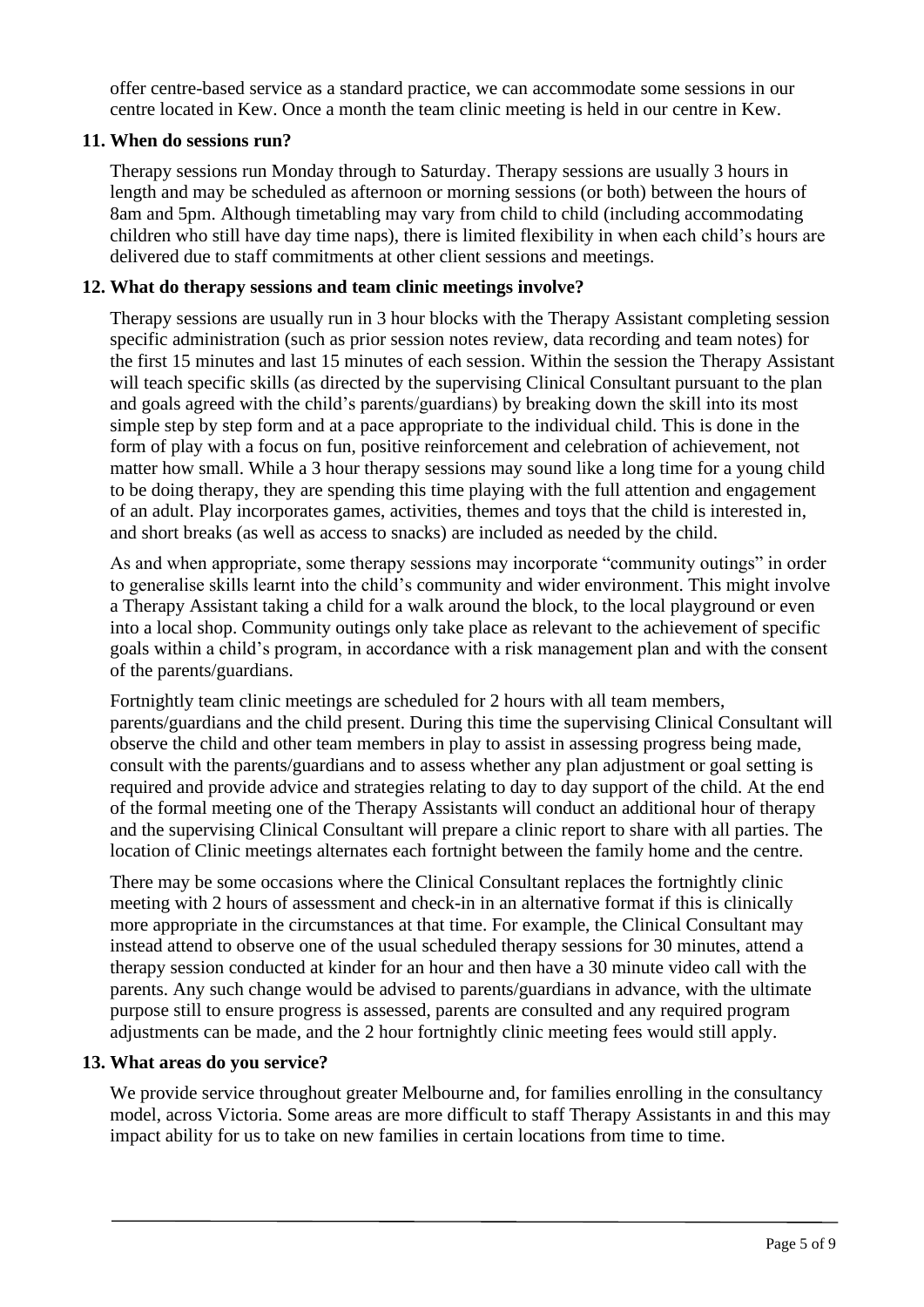#### <span id="page-5-0"></span>**14. Do you offer centre-based services?**

While we can run some sessions from our centre, we are not a centre-based service and do not offer full programs in the centre on a permanent basis.

## <span id="page-5-1"></span>**15. Where is your office located?**

Our office is located at [25-27 High Street South, Kew, Victoria 3101,](https://goo.gl/maps/DRXvNN73uhUFtK5i7) between Kew Junction and Barkers Rd. There is on and off-street parking available and the number 48 and number 109 trams run directly past the centre.

## <span id="page-5-2"></span>**16. How long is your waitlist for service?**

We keep a register of families who enquire about service and submit an Expression of Interest form. When capacity opens up to take on a new family, assessment is made against the Expression of Interest Register, taking into account our principles for priority of access. As priority of access is determined on a combination of factors it is very difficult to provide an indication of wait times. For this reason, we recommend that families continue to investigate other services even after submitting an Expression of Interest form.

## <span id="page-5-3"></span>**17. Who is eligible to access the EIBI program?**

Enrolment in Learning for Life's EIBI services is open to children who:

- (a) have a diagnosis (or provisional diagnosis) of Autism Spectrum Disorder;
- (b) are under the age of 6; and
- (c) have not yet commenced primary school (whether in mainstream primary school or a specialist primary school).

Parents/guardians of eligible children may submit an Expression of Interest Form to register interest in our service, but access and enrolment will depend on our capacity at the time. If a child turns 6 or commences primary school before accessing service they will be removed from the Expression of Interest Register as they will no longer meet criteria for access.

Once enrolled, a child may continue in the EIBI program until the age 7 years old, however once the child commences primary school the program will involve the reduction and transition away from Learning for Life delivered ABA therapy sessions and become limited to fortnightly Clinical Consultant consultation and scheduled school observations.

## <span id="page-5-4"></span>**18. What Assessments is my child required to have to participate in the EIBI Program?**

Specific pre-program tests are required before a child can commence our Full Service EIBI program. These tests may include the Childhood Rating Scale (**CARS**), the Vineland Adaptive Behaviour Scale (1984) (**VABS**), the Bayley Scales of Infant Development – II (1993) (**BSID-II**) and the Reynell Developmental Language Scale (1990) (**RDLS**).

During (but no more than annually) and shortly prior to completion of the program tests such as the following may also be administered on a child: Wechsler Preschool and Primary Scales of Intelligence (1992), VABS, BDID-II and RDLS.

These tests assist in determining appropriate program design and ensure the therapy being conducted is of benefit to the child.

Although Learning for Life does not conduct these assessments for EIBI clients, where families undertake the assessments with Learning for Life's assessment organisation of choice (and within the timeframes required by the program) Learning for Life will cover the cost of the assessments. If a family prefers to access an alternative assessment organisation the assessments will be at the family's own cost.

While EIBI Consultancy clients may choose to undertake assessments in order to support program design and formally measure development gains, Learning for Life does cover the cost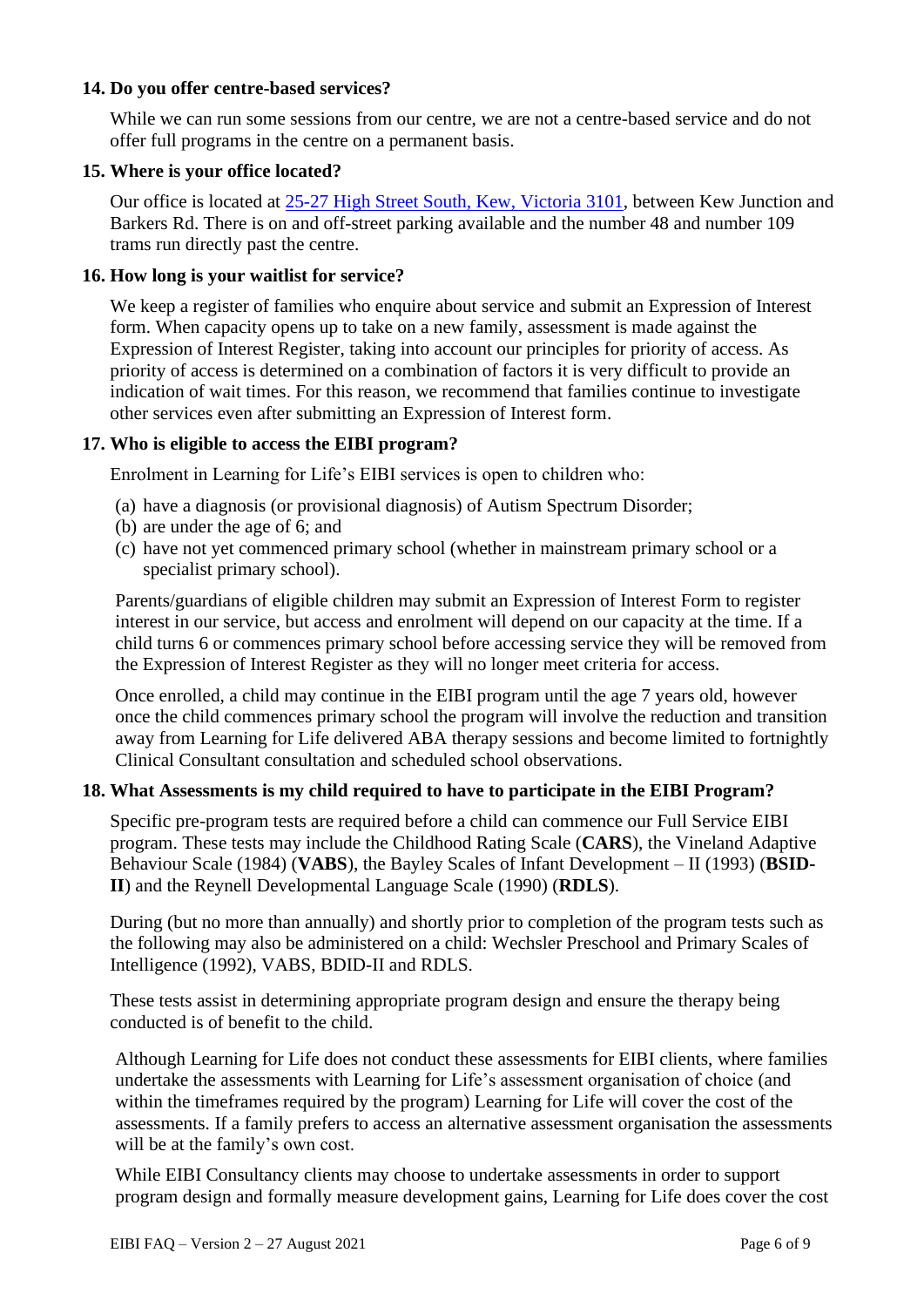of assessments in the consultancy program. If you are considering our consultancy model and have further questions about whether specific assessments are warranted, please ask us.

In addition to the above assessments, our Clinical Consultants conduct Verbal Behaviour Milestones & Placement Program (**VB-MAPP**) assessments as part of full service EIBI program design and delivery. The VB-MAPP assessment is a comprehensive assessment and skill tracking tool for pre-school children to allow Clinical Consultants to assess a child's behavioural development and identify where additional support and focus should be directed. VB-MAPP assessments are conducted at various points throughout the program with the cost embedded within the program.

## <span id="page-6-0"></span>**19. What are the EIBI fees?**

| <b>Service</b>                          | <b>Full Service Model Fees</b>  | <b>Consultancy Fees</b>          |
|-----------------------------------------|---------------------------------|----------------------------------|
| <b>Regular ABA Therapy Sessions</b>     | \$86.79 per hour                | N/A as families recruit and pay  |
|                                         |                                 | for their own Therapy Assistants |
| Fortnightly Team Clinic                 | $$193.99$ per hour              | \$193.99 per hour                |
| Meetings                                | (\$387.98 per two hour meeting) | (\$387.98 per two hour meeting)  |
| <b>Clinical Consultant observations</b> | Free of Charge                  | \$193.99 per hour                |
| and additional consultations            |                                 |                                  |
| Annual NDIS/Progress Report             | $$193.99$ per hour              | \$193.99 per hour                |
|                                         | (Capped at \$387.98 per report) | (Capped at \$387.98 per report)  |
| Late notice cancellation fee            | \$100                           | \$100                            |

For children who have commenced primary school and transitioned out of Learning for Life Therapy Assistant run sessions but continue service with their Clinical Consultant, Clinical Consultant time will be charged at \$193.99 thereafter (whether it be for consultation, conducing observations, reporting writing etc).

Fees are invoiced weekly via email and payment is required within 7 days of the date of invoice.

## <span id="page-6-1"></span>**20. Do we have to pay extra for your staff to travel to our home?**

We do not charge for travel time for locations within 50kms from the Centre. Travel beyond 50km is charged at \$193.99 per hour for Clinical Consultants and \$87.69 per hour for Therapy Assistants.

#### <span id="page-6-2"></span>**21. Can I use NDIS funding towards the cost of your EIBI program?**

Yes - If your child has a self-managed or plan-managed NDIS plan with funding available under the Capacity Building – Improved Daily Living category whereby the nature of supports within this category are either not specified or refer to any of:

- early intervention therapy;
- Applied behavioural Analysis or ABA;
- other therapy (or therapy generally); or
- supports provided by an allied health assistant or therapy assistant.

At this stage Learning for Life is not a registered NDIS provider and therefore cannot service clients on an agency-managed NDIS plan. We are currently going through the registration process through, and once registered, will be able to support agency managed clients.

## <span id="page-6-3"></span>**22. Our NDIS plan does not cover the full cost of the program, can we still access the program?**

Yes – although NDIS funding can be used to cover the cost of our EIBI programs, NDIS funding it not a prerequisite to accessing service. Given Learning for Life is not currently registered with the NDIS, clients are directly responsible for paying service fees themselves and then clients with NDIS funding are responsible for claiming fees back from the NDIS to the extent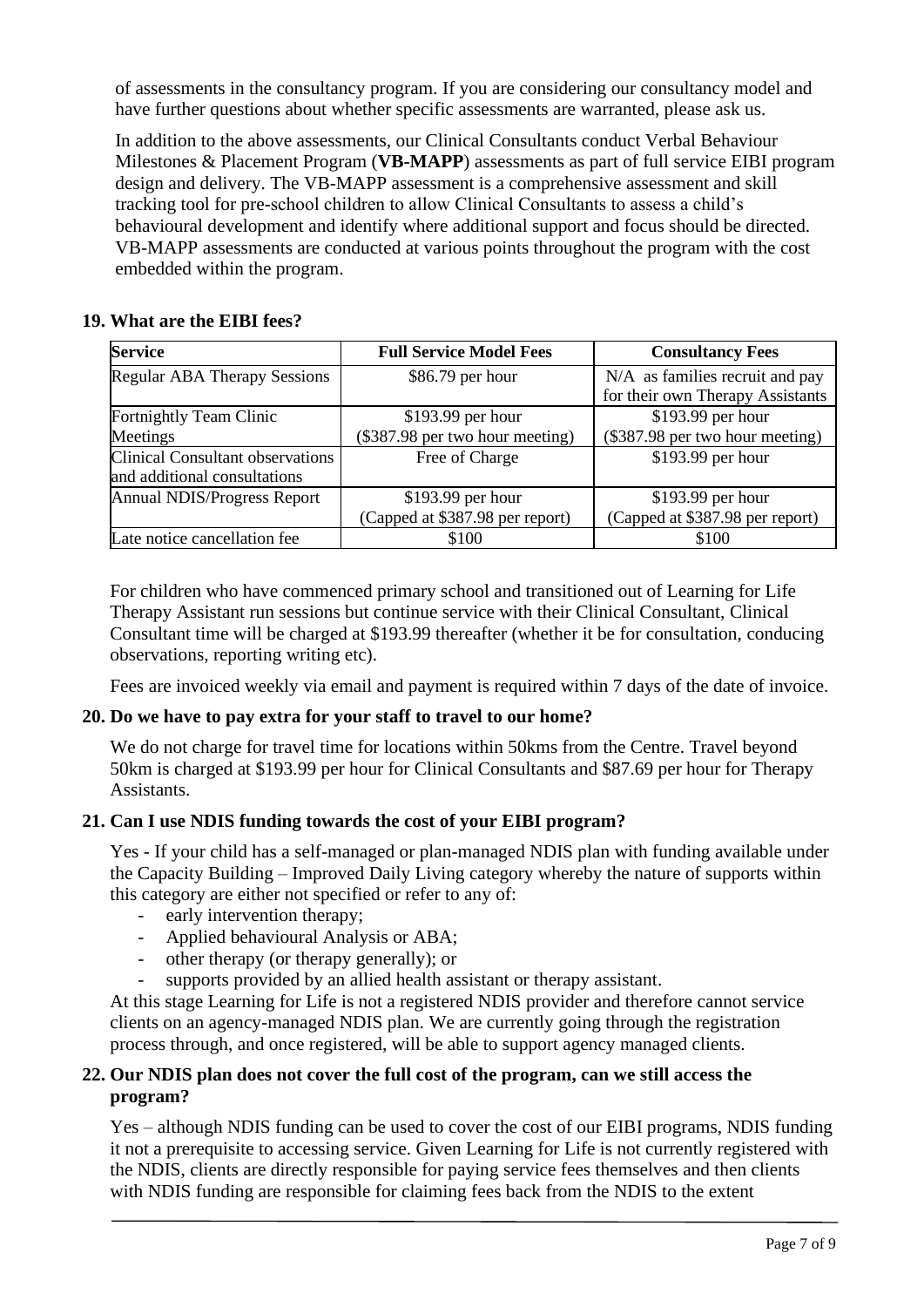applicable. Where funding allocated in a client's NDIS plan is insufficient to meet the clinically recommended hours of therapy, and the client is not in financial position to meet the shortfall, the client may be eligible for a fee subsidy under the Learning for Life Fair Access Subsidy Program.

#### <span id="page-7-0"></span>**23. We don't have an NDIS plan, can we still access the program?**

Yes – as noted above, although NDIS funding can be used to cover the cost of our EIBI programs, NDIS funding it not a prerequisite to accessing our services. Clients are responsible for paying service fees directly regardless of how they fund it. Clients who are ineligible for NDIS funding (e.g. due to VISA status) or who are waiting on their first NDIS plan, and are not in a financial position to cover the full cost of service, may be eligible to apply for fee support via the Fair Access Subsidy Program.

## <span id="page-7-1"></span>**24. What is the Fair Access Subsidy Program?**

Learning for Life is a not for profit organisation with a mission to provide the highest standard of ABA-based services to help children with ASD and their families reach their full potential, regardless of their financial circumstances. To support this mission, Learning for Life actively fundraises towards a Fair Access Subsidy Program, to assist families in need with the cost of service. Families who do not have NDIS funding, or who have NDIS funding which is not sufficient to meet clinically recommended ABA therapy hours, may be eligible for fee subsidies if they are not in a financial position to cover the cost of service. Application for the Fair Access Subsidy Program is via application form and open to clients of Learning for Life (but submission of an application does not guarantee provision of fee subsidies).

#### <span id="page-7-2"></span>**25. Do you have child safe practices?**

Yes – Learning for Life is a child safe organisation and is committed to the protection and wellbeing of children and young people. Our Child Safe and Vulnerable Person Policy is available for viewing on our [website.](https://www.learningforlife.com.au/client-policies/)

Learning for Life has strict recruitment and screening practices, including the requirement for all staff to have valid and up to date Working with Children Checks and National Police Checks. All new staff also undertake child safety training as part of their onboarding process and sign specific acknowledgement of our Staff Code of Conduct (noting that our Code of Conduct Policy is also available for viewing on our [website\)](https://www.learningforlife.com.au/client-policies/).

In addition, Learning for Life implements a Child Safe Risk Management Plan for each family enrolled in the full service EIBI program.

Our Practice Manager, Celeste Sullivan, is the Learning for Life Child Safe Officer.

## <span id="page-7-3"></span>**26. What are you practices for protecting our privacy?**

Our Client Confidentiality & Privacy Policy is available for viewing on our [website.](https://www.learningforlife.com.au/client-policies/) As outlined in our policy, we will only use the information provided to us by clients for the purpose it is collected and ensure our information storage systems are secured appropriately. In addition to the requirement for staff to follow privacy protocols in our policy, each staff member signs a Confidentiality Deed as part of their employment contract.

Our General Manager-Operations, Victoria Crane, is the Learning for Life Privacy Officer.

## <span id="page-7-4"></span>**27. How can I give feedback or make a complaint?**

Our Client Complaints & Feedback Policy is available for viewing on our [website.](https://www.learningforlife.com.au/client-policies/) Feedback or complaints can be made in a number of ways, including:

- anonymously via our [online feedback form;](https://www.learningforlife.com.au/feedback-and-complaints/)
- via mail, email or verbally to our Practice Manager at PO Box 7118 Hawthorn North VIC 3122 or [timetables@learningforlife.com.au](mailto:timetables@learningforlife.com.au) or 0448 127 508